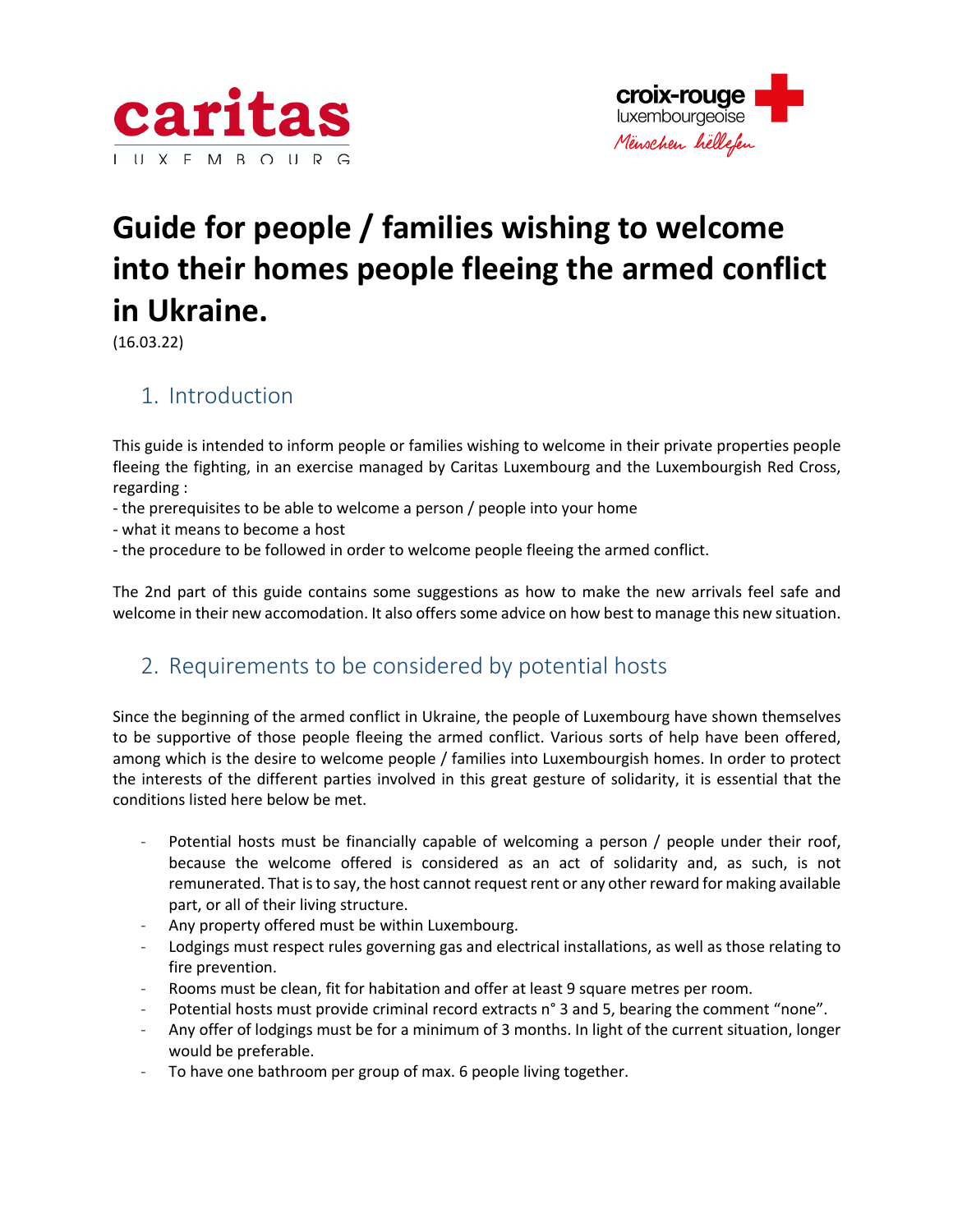- Proposed lodgings must include a beds, bedding and clean storage space for clothes and personal effects, appropriate for the number of people being welcomed
- If the offer is based on shared accommodation, the host(s) must agree to give equal access to facilities such as the kitchen

Potential hosts must

- realise, and accept, that the people they welcome may have lifestyles and opinions different to their own, due to (among others) cultural, religious and educational differences
- be aware that the people they welcome may have suffered trauma relating to combat, or flight, may be mourning for loved ones, and may have lost all their belongings
- promise to cooperate with the person acting as their point of contact with Caritas, the Red Cross or the Office National d'Accueil (ONA)

It should be noted that children travelling alone are vulnerable, and will require specialised care. Because of this, they will not be placed in private homes.

### 3. Frequently Asked Questions

- 1. Is there a time-limit on the period of support?
- The offer of support should be at least 3 whole months, without breaks. Depending on the evolution of the conflict, it would be preferable if hosts could undertake to shelter people for longer.
- 2. Is financial aid available to offset expenses incurred relative to hosting?
- The offer to house people is considered to be an act of solidarity and is, therefore, given freely. That is to say, the host cannot request rent or any other reward for making available part, or all of their living structure.
- 3. Do those fleeing the armed conflict receive any aid?
- When a person fleeing the armed conflict in Ukraine has received their status of "temporary protection", they are entitled to aid to cover their essential needs (food, clothes and items for personal hygiene). Further information is available via the Office National de l'Accueil (see details under point 6, Useful Addresses).
- 4. Will there be a contract relating to the lodgings?
- A "Family Welcome" arrangement is not regulated by a rental agreement / contract. However, a document provided by the Office National de l'Accueil, explaining the conditions of the arrangement, will have to be signed.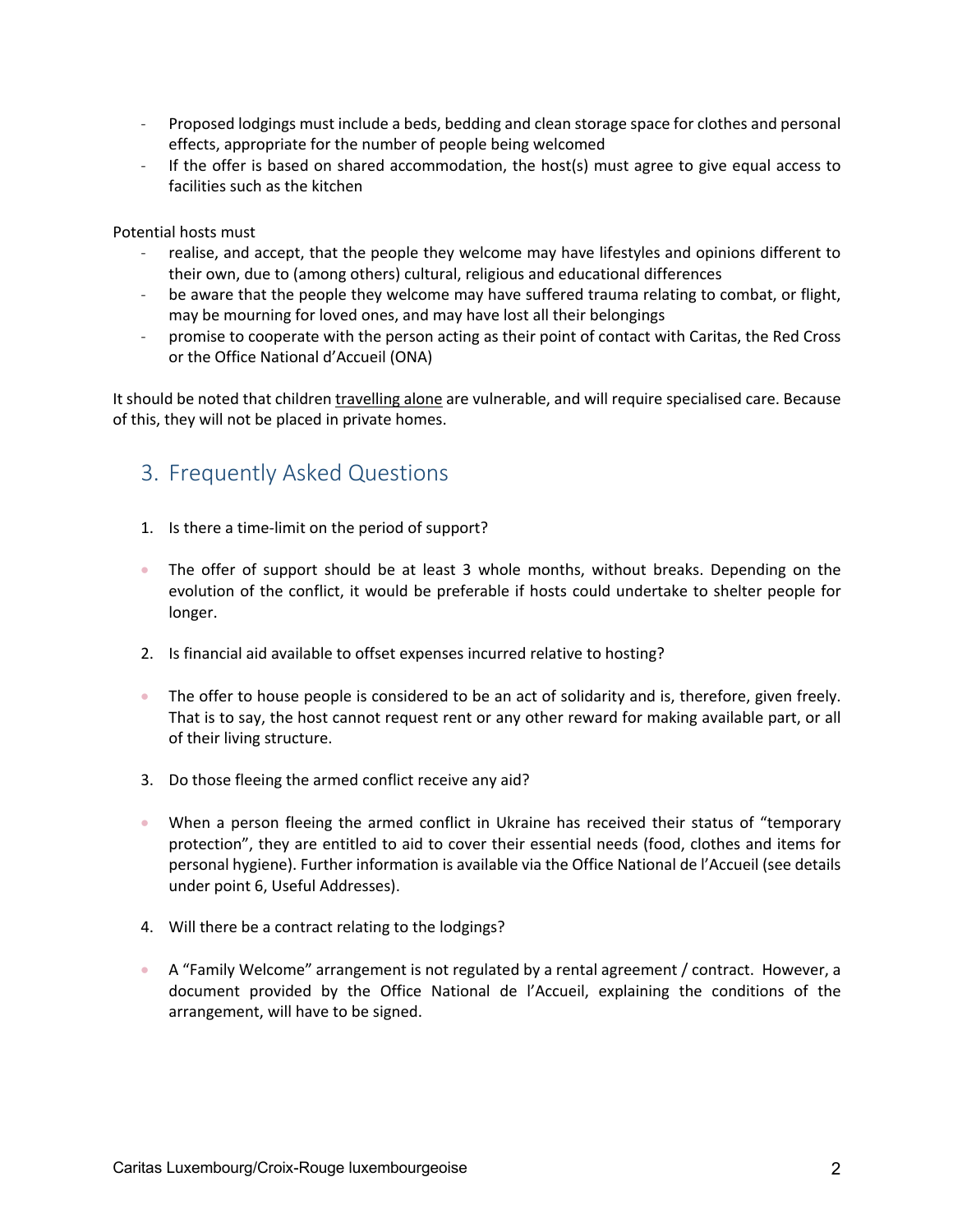- 5. Will insurance for the lodgings be provided?
- Caritas or The Red Cross will cover the civil responsibility of those welcomed. Nonetheless, the host must insure the lodgings.
- 6. Will it be necessary to help those welcomed with administrative procedures, or accompany them to the various appointments / offices?
- It is not obligatory but, given that those welcomed will find themselves in a totally unfamiliar environment, any and all aid that helps them understand how Luxembourg functions will be welcome. For example, letting them know that public transport is free, indicating to them handy applications and helping them find the appropriate services to get the help they need (see "Useful Addresses" later in this document).
- 7. In case of problems or disagreements, how will the situation be managed?
- In cases of disagreements between hosts and guests, either can approach their contact person from Caritas or the Red Cross, who will provide mediation. If the cohabitation degenerates to the point of no longer being tenable, the Office National de l'Accueil would remain competent to the beneficiaries of temporary protection.
- 8. What are the rights / obligations of those fleeing the armed conflict in Ukraine?
- All displaced persons arriving in Luxembourg from Ukraine should contact the Immigration Service of the Ministry of Foreign and European Affairs, in order to obtain the right to either introduce a request for temporary protection or, if appropriate, initiate some other procedure to normalise their stay in Luxembourg. Those having obtained the status of temporary protection have the right to lodging, access to the job market, the education system, healthcare, and to receive aid to cover their basic needs. For further information, consult:

https://guichet.public.lu/fr/citoyens/immigration/ukraine/protection-temporaire.html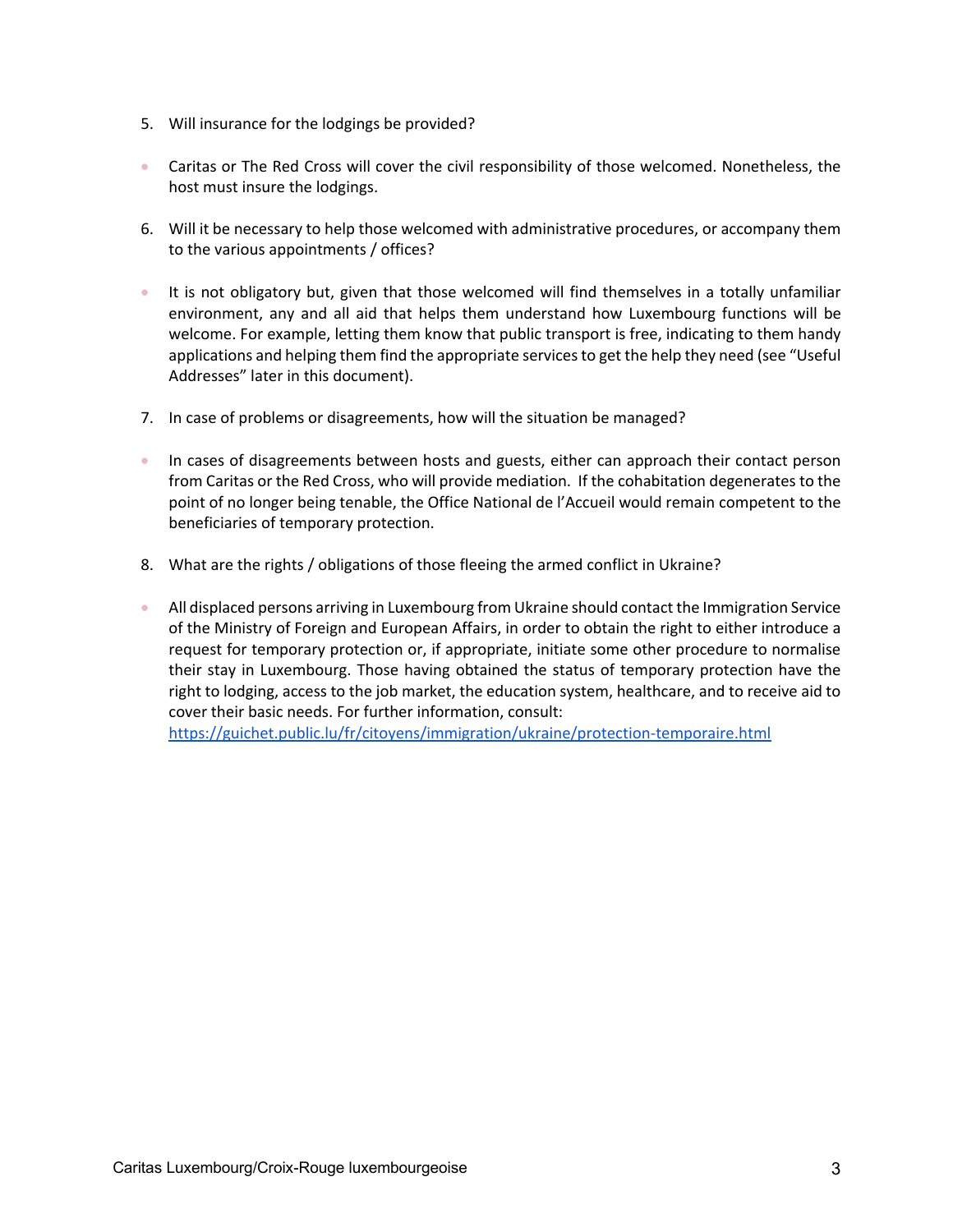## 4. Procedure for receiving people who have fled the armed conflict in Ukraine

If you are interested in hosting people who have fled the combat, you should register by completing the form here: https://forms.office.com/r/zG4sZqtbhn

A member of Caritas Luxembourg or the Luxembourgish Red Cross will then contact you, to make an appointment for an interview and a visit to the accomadations intended to welcome those in need.



If an agreement is reached, Caritas or The Red Cross will select a person or family from among those having fled the armed conflict, whose needs will best be met by the criteria relating to your housing offer.



The reception of the person/family guest will take place at the host person/family.









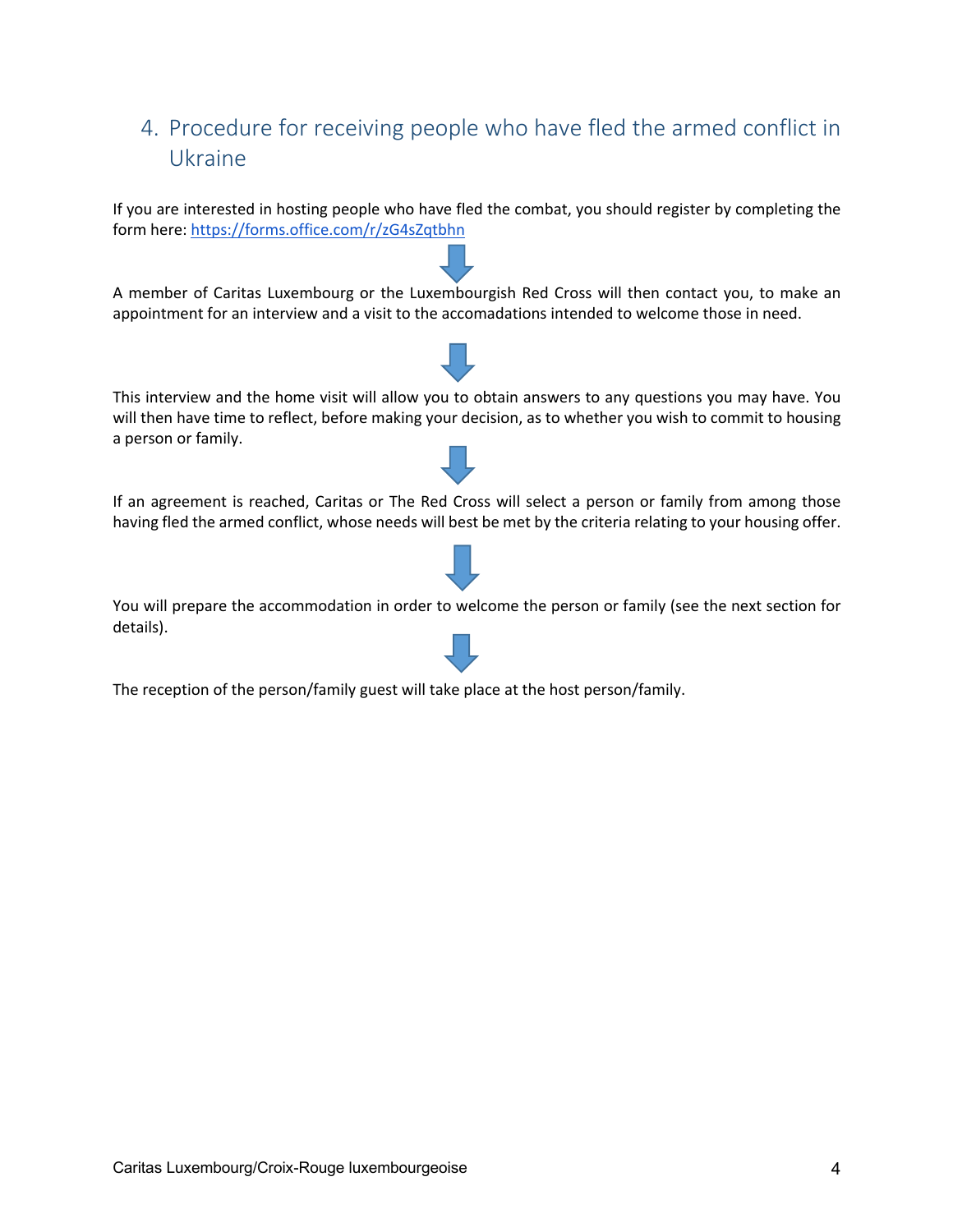# 5. The accommodation framework $1$

Preparation will be required before the arrival of those to be welcomed: A roof and goodwill alone are not enough. It is vital that the host, or host family be ready to provide a real opportunity for those to be sheltered to feel welcomed in the accommodation and in society.

- Remove all objects to which you will require access from the room(s) in which your visitors will be housed, thus allowing them to have a sense of privacy.
- Prepare a cupboard or closet in which your guests can leave their clothes and personal belongings.
- Make bedding available.
- Organise space in which your guests can store their food.
- Create a list of house rules. Think about things like security (fire precautions, locking doors and windows at appropriate times etc.), sharing the bathroom and kitchen, lights out and "do not disturb" periods, and any other aspects of daily life that may be impacted by the sharing of your living space. It is important to explain your needs in this context to your guest(s), who will obviously be unaware of your lifestyle and the basic life-rules of your home. (This does not have to be dealt with the second they arrive… See the next section).
- Prepare a duplicate key to give to the person/family staying.

### Arrival

- It is possible that your guest(s) will initially be ill-at-ease, or subject to panic. Please, do not be offended if this is the case. It's not about, or because of you. Any fear and anxiety will, understandably, be due to their situation and recent past. Keeping in touch with your coordinating contact person, as necessary, will help manage any difficulties that may be encountered by guests or hosts.
- A cup of tea or something to eat may be welcome. Be prepared that the guest may not immediately feel comfortable dining with you. If such is the case, don't take it personally - the thought of eating in an unfamiliar environment, with strangers, may be stressful.
- Take the time to put yourself in their place. Imagine how you would feel, if the situations were reversed.
- Smiles, basic information, and the ability to rest and sleep may be all they need at this time.
- Offer Internet access. It is very important to your guest(s) to be able to contact their loved ones and friends in Ukraine, or elsewhere
- Show your guest(s) where to find their bedroom, the bathroom, toilet and kitchen
- It's possible that your guest(s) will wish to be alone, or sleep (perhaps for several days). After such tragic events, they will need calm and rest. Once your guests appear calm and settled, you can have a chat about house rules.
- Some guests will be ashamed or embarrassed about being in need. Sensitivity and discretion will be required when determining their needs, and when offering to provide things.
- To help overcome linguistic barriers, you may find Google translate or deepl.com useful, but gestures and pictures may be the fastest method for overcoming obstacles in communicating. Patience will be required, and a willingness to repeat things.

<sup>1</sup>This section quotes elements from the "Guide for people supporting Ukrainian refugees in Luxembourg", made available by, and with the permission of ukraine.ineed.lu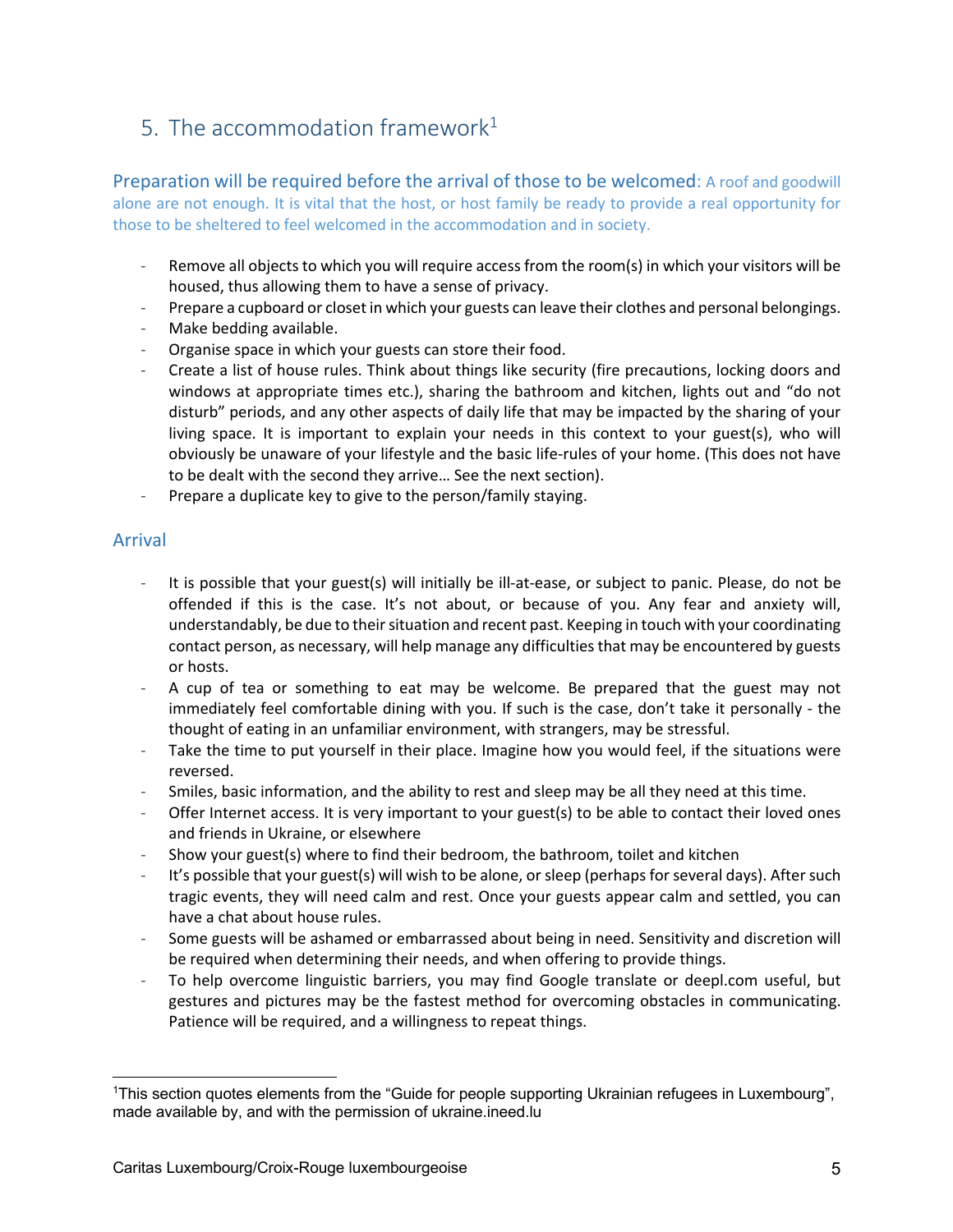### Cohabitation and solidarity: kindness, good treatment and sharing

- Be careful to behave normally towards people you are taking care of, without discrimination of any kind.
- It is important for successful communal living that each person respects the personality of others without judging.
- Offer food snacks and meals. Sharing food is an excellent way of making contact. Furthermore, people in crisis situations may well not have been eating regularly - helping structure their nutrition will be useful.
- Accompany your guests to the town hall, to register their presence in the commune.
- Offer, without imposing. Respect the limits of all involved.
- Due to the fragility and vulnerability of those being welcomed, it would be inappropriate to expect anything in return for supporting them.
- Exchanging money, a job, goods or services against sexual favours is illegal.
- You may offer essential items to your guests, but it is inappropriate to create financial arrangements between guests and hosts.
- Feel free to discuss equitably cultural similarities and differences that each of you might notice.
- Suggest activities. Just as infants do instinctively, adults need to remain active in order to be distracted from their worries. Inactivity encourages introspection. Going for a walk together, playing parlour games, cooking, for example, all help to pass the time and prevent and distract from lacking information on the developing situation.
- If any conflict arises, it is important to encourage dialogue as soon as all concerned have calmed down, in order to attempt to clearly define what caused the stress or misunderstanding. If language becomes a barrier, seeking a translator is to be encouraged.
- Take care of yourself. Helping a person undergoing a crisis can be exhausting, because one may be subjected to compassionate fatigue and / or empathic distress. Be careful to look after your own well-being. Do you need something; are you eating well, and regularly, are you taking "me time"? Even the strongest people need to let go…

### Organising intercultural cohabitation with people having fled an armed conflict, and who are very vulnerable raises a number of questions relating to their psychological state.

- People fleeing the armed conflict in Ukraine may feel numb, that they are "drowning in their emotions", or both. Any and all reactions to this are normal, and to be accepted, including laughing or crying "for no reason".
- If someone starts to cry in your presence, let them. Witnessing someone cry can be disturbing, you may feel embarrassed. Try to remain sympathetic, put yourself in their position, and remember, "you always feel better after a good cry".
- Stay alert. Be aware if you become annoyed. Sharing a crisis situation is stressful and emotionally challenging. If you feel annoyed, nervous or stressed, put some distance between yourself and the situation, take a few deep breaths, and find something banal to distract you, until you feel better.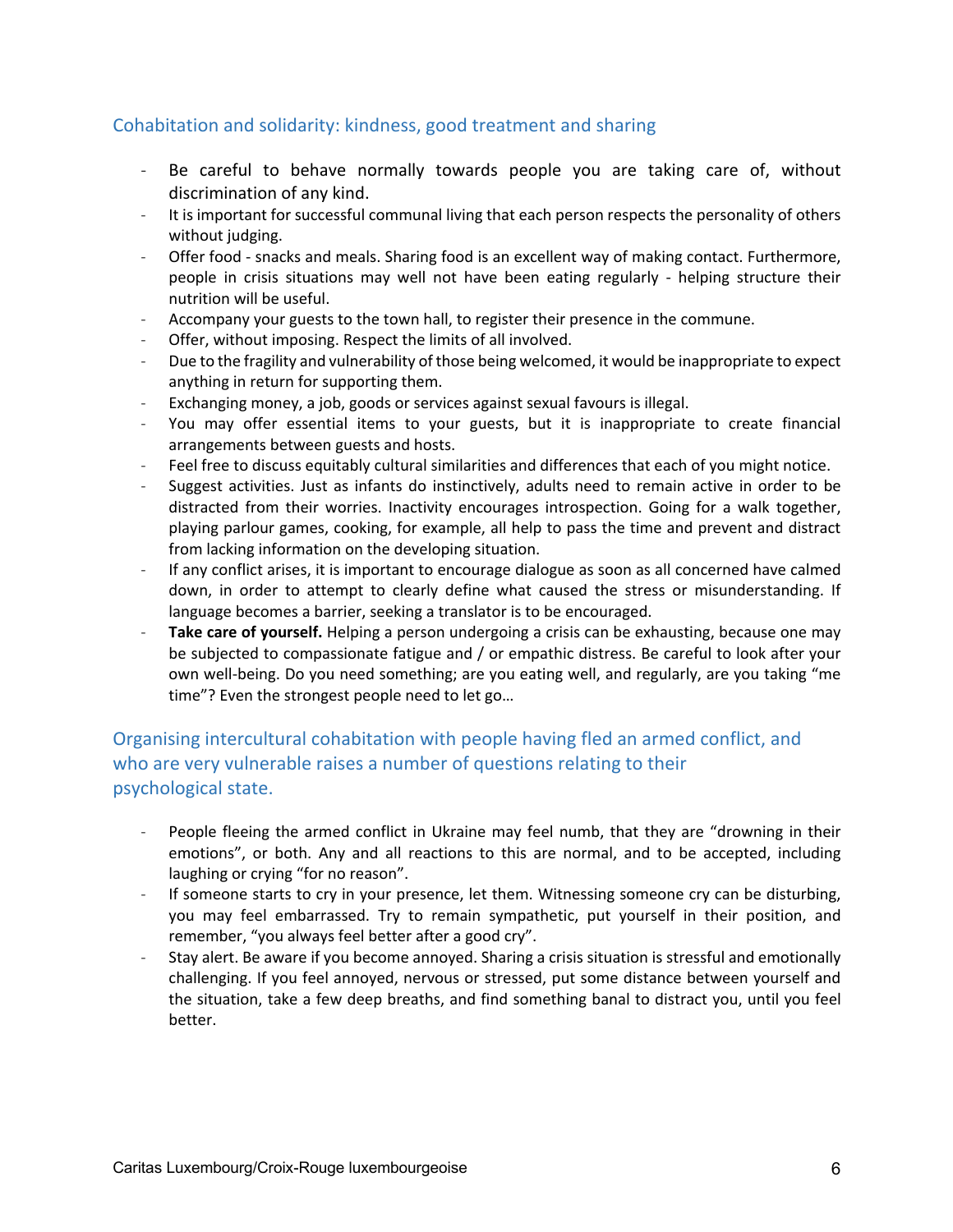### Chronic stress, post-traumatic stress

Combat situations can provoke symptoms of post-traumatic stress. After being exposed to a traumatic event, chronic stress may result. *This is a reaction, more an emotional state than an illness.* As the armed conflict is recent, and still in progress, what is currently being witnessed is chronic stress which, after weeks, or maybe months, may evolve into post-traumatic stress. *This is an illness, of which a primary symptom is the re-living, by day or by night, of scenes that have been lived, or witnessed. The needs and treatment are not the same as those required by chronic stress.*

### What might one see during cohabitation?

- One might witness symptoms of chronic post-traumatic shock, including reviviscences ("relivings") of bad memories or shocking events that were witnessed. The symptoms tend to impact people's mood, and can trigger insomnia, or a tendency for people to seek to isolate themselves. The associated stress can provoke, among other things, anxiety, eating disorders, nightmares and extreme reactions to noise. Some people have an extremely high level of emotional resilience, and not all those coming to Luxembourg have been implicated in extreme situations. You should remain observant in case the situation requires you to request professional support, but also be aware that it is possible that you will not witness any of the above symptoms

### What should be my attitude?

When you act as a host, you should be alert for anger and feelings of guilt in your guests, and you should be ready to support them by listening to them.

- Under no circumstances should you question them about what they have lived through or witnessed. However, if they spontaneously start to speak about their experiences, you should try to lend a sympathetic ear.
- Your aim should be to help them re-establish a life as normal as possible.
- If your guest(s) mention suicide, you should immediately request professional help, by informing your contact person at the Red Cross, Caritas or the Office Nationale d'Accueil.
- Support and encourage your guest(s), to the best of your ability, in their day-to-day activities. During the first few days of an emotional crisis, even the simplest of activities can appear difficult, even impossible. Encourage them, gently, to go for walks, to eat regularly and to maintain their personal hygiene.
- The nights are hardest. Remember that the night time is the most difficult for people undergoing an emotional crisis. Make sure that your co-hosts are informed, so that they will be aware of the need for increased empathy, sympathy and understanding. Don't forget that, while you are sleeping, a person who has escaped from a conflict zone may well be re-living their traumatic experiences.
- Do not accept excessive consumption of alcohol, or any other high-risk or anti-social behaviour.
- Above all, be kind. What your guest(s) need most is to be reassured, to have their basic needs met and to find a bit of calm and human kindness.
- Regarding children and adolescents: they do not express reactions to pain and traumatic experiences in the same way as adults, and that can give the impression of having recovered very quickly. While adults may appear shocked, inert, disinterested, children may play, laugh and socialise. Being active is their way of dealing with what they have lived through but, when one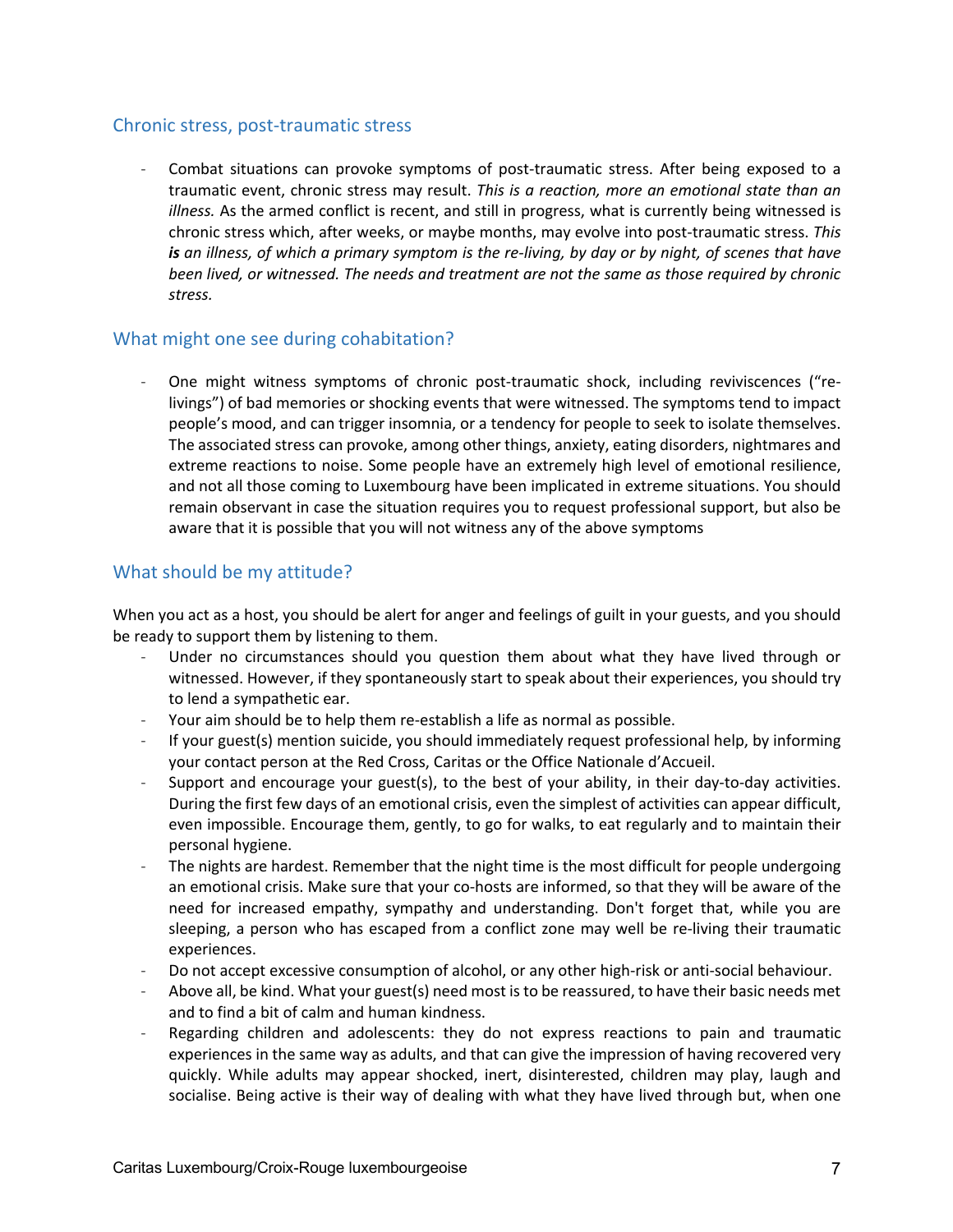talks with them, one realises that they have nightmares, that they, too, need help. Children are "sponges" - they feel, "soak up" and are impacted by the stress of their parents. If the adults in the family start to feel better, the children will start to feel better. The essentials for them are to feel safe, to sleep well and to eat regularly. Just like adults, they need normality, especially in a situation that is far from normal. Being encouraged to talk, draw or use construction toys can be very helpful.

### Protection of children and adolescents

- Treat children and adolescents with respect
- Do not use language or behaviour that is inappropriate, harassing, abusive, degrading, sexually provocative or culturally unsuitable in their presence
- Do not involve children under 18 years of age in any form of sexual activity, and do not offer payment for sexual services.
- Be careful to avoid behaviour, which might be construed by 3rd parties to be exploitative or abusive.

### 6. Usefull adresses

### **Ministère des Affaires Etrangères**

Direction de l'immigration 26, route d'Arlon L-1140 Luxembourg **Centrale téléphonique :** (+352) 247-84565 du lundi au vendredi 9h - 12h et 14h-16h immigration.desk@mae.etat.lu

For any question concerning the regularization of papers and concerning the arrival in the Grand Duchy of Luxembourg

**Office National de l'Accueil (ONA)**

5, rue Carlo Hemmer L-1734 Luxembourg

Tél. : (+352) 247-85700 Fax : (+352) 247-85720 Courriel : info@ona.public.lu

For any question concerning accommodation and living together

### **CASNA - SECAM – Ministère de l'Education**

Ministère de l'Education nationale, de l'Enfance et de la Jeunesse SECAM – CASNA 38, rue Philippe II L-2340 Luxembourg

for English: (+352) 247 - 76570 for Ukrainian: (+352) 247 – 76976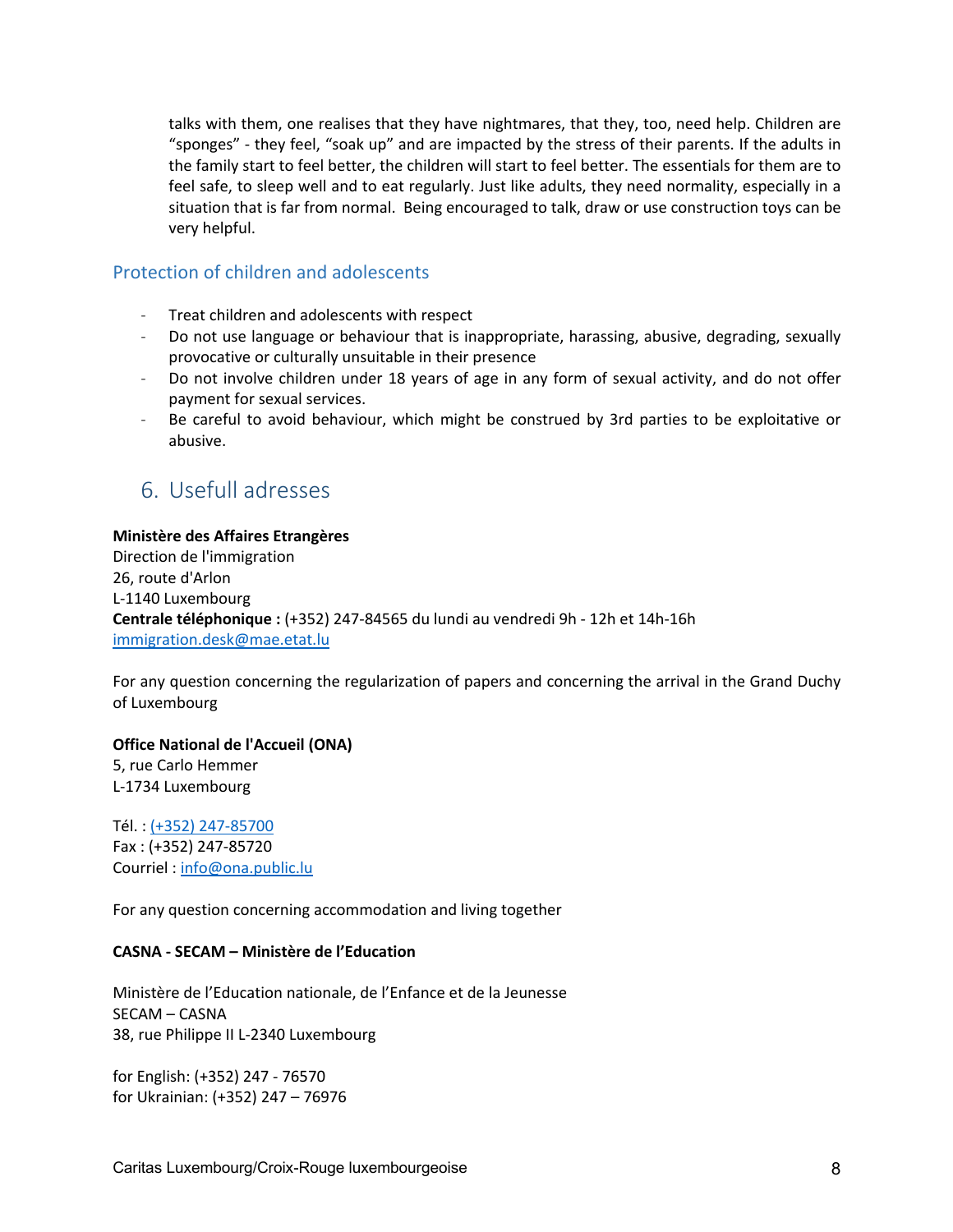For any questions about the education of children and young people

#### **Service Accueil Social Caritas**

29, rue Michel Welter, L-2730 Luxembourg Tél. : +352 40 21 31 – 534 Courriel : wellkomm@caritas.lu To receive general information on temporary protection and integration in Luxembourg

### **La Ligue d'hygiène mentale a.s.b.l.**

Psychological consultation 11, rue du Fort Bourbon L – 1249 Luxembourg Tél. : 49 30 29

### **ADEM – Agence pour le Développement de l'Emploi**

13A Rue de Bitbourg, 1273 Luxembourg Tél. : 24788888 Info@adem-etat.lu For all work-related questions, given that beneficiaries of temporary protection who have had a work residence permit can go to work.

### **Caisse Nationale de la Santé (CNS**)

125 Route d'Esch L-1471 Luxembourg Tél : +352 27 571

#### **For medical consultations with an interpreter:**

Maison médicale du Val Fleuri : 23, Val fleuri L-1526 Luxembourg

Opening hours : du lundi au vendredi Schedule : 8h30 – 12h / 13h – 16h30

Lignes de bus :222, 262, 22, 21 230, 16, 31 Arrêts de bus : WANDMILLEN et VAL FLEURI

### **Société Nationale du Contrôle Techniqu**e

11, rue de Luxembourg L-5230 Sandweiler For registration of cars from Ukraine

### **Ombudsman (Médiateur du Grand-Duché de Luxembourg)**

36, rue du Marché-aux-Herbes L-1728 Luxembourg Tél: +352 26 27 01 01 info@ombudsman.lu